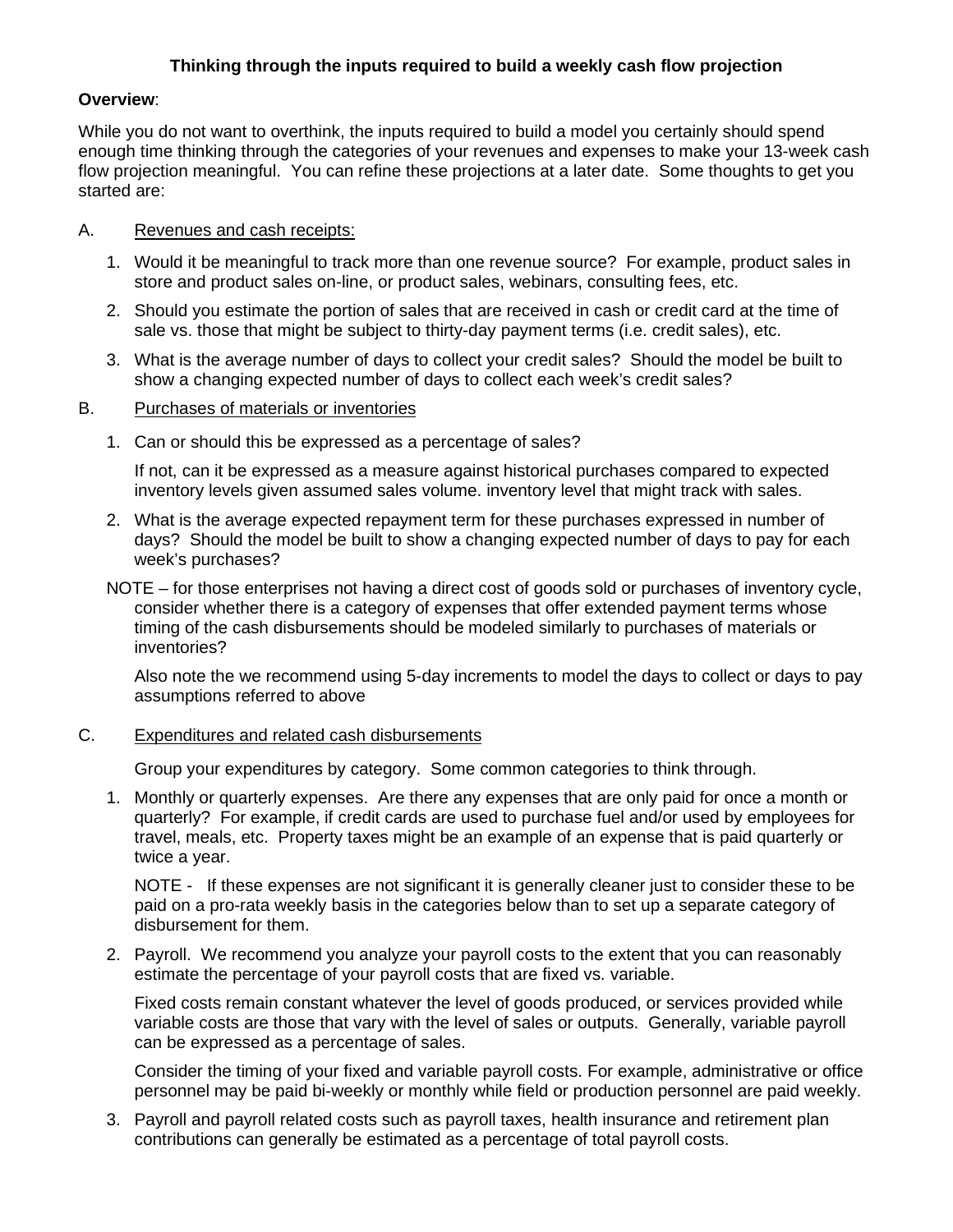4. Facilities costs. These might include rent, property taxes, building insurance, utilities and facilities repair and maintenance. While property taxes likely are not paid weekly as a practical matter expressing total facilities costs as a pro-rata weekly expenditure produces a meaningful result. However, there would be nothing wrong with moving the property tax component into the monthly or quarterly expense category.

Note while there are certainly additional categories of expenses that one might consider our experience shows that your next step should be to separate your remaining categories of expenses into fixed and variable expenses.

- 5. Fixed costs, as mentioned above, are constant whatever the level of goods produced, or services provided. Examples of additional fixed costs not covered above are:
	- Insurance not captured in facilities costs above
	- Equipment rentals
	- Telephone
	- Office expense
	- Technology expense
	- Dues and subscriptions
	- Professional fees
	- Bank service charges
	- Janitorial services
- 6. Variable costs change with the level of sales and/or production and can generally be estimated using a historical percentage of this grouping of expenses expressed as a percentage of sales. Examples of variable costs are:
	- Advertising and marketing
	- Bad debts
	- Travel
	- Sales expenses
	- Production supplies
	- Small tools
	- Contract labor or outside commissions
	- Bank and credit card fees
	- Freight out

If, after making these groupings, you discover that there is a significant expense that should be moved to the monthly, quarterly, semi-annual, or annual expense category you can do so at this time.

D. Other cash disbursements

Consider other cash receipts and cash disbursements that are not normally presented within your income statement. Examples are:

- Principal payments on long-term debt
- Proceeds from long-term debt
- Advances or repayments on existing lines of credit
- Capital expenditures
- Payment of estimated income taxes or distributions to shareholders for individual income tax payments or other uses